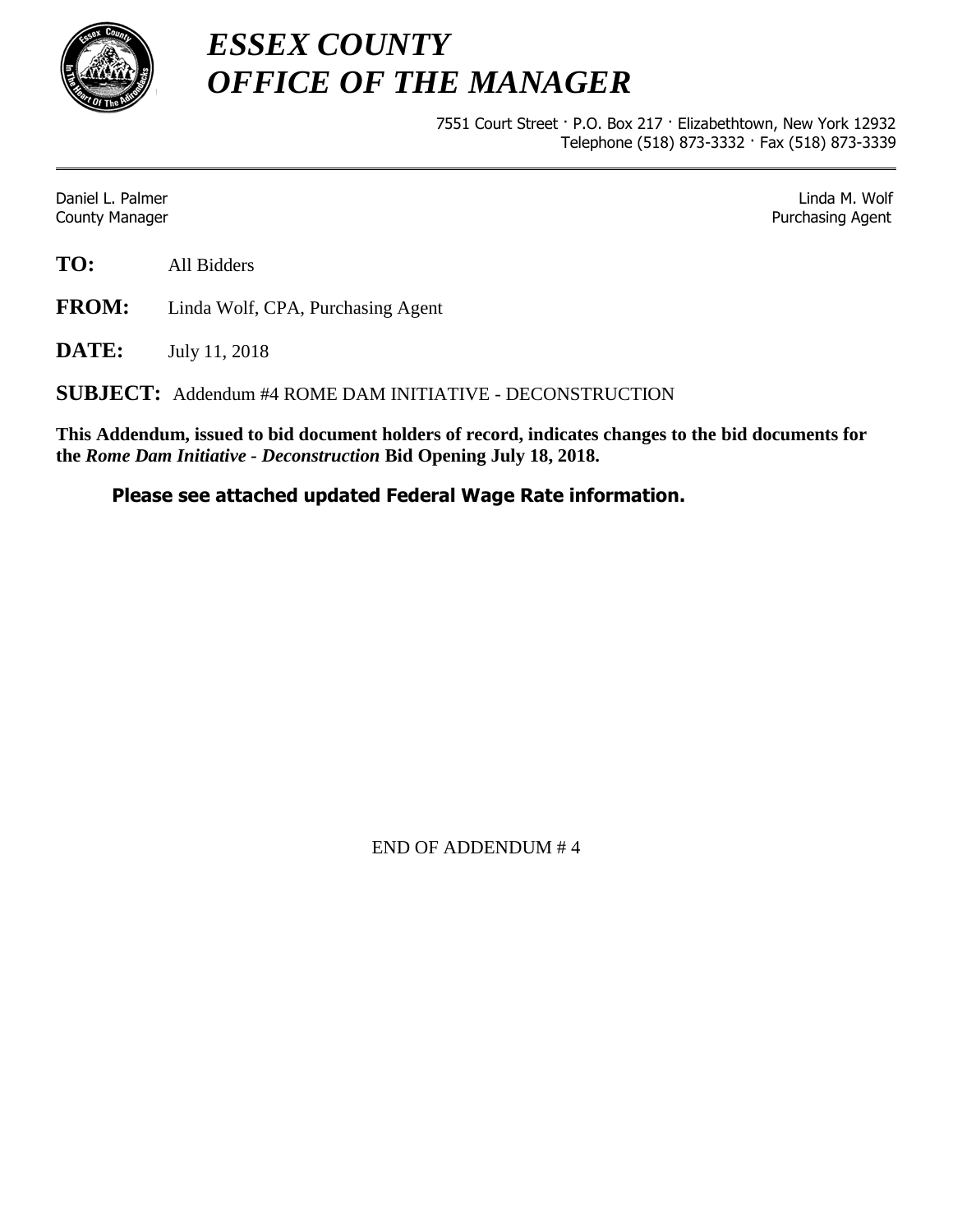General Decision Number: NY180006 07/06/2018 NY6

Superseded General Decision Number: NY20170006

State: New York

Construction Types: Heavy and Highway

Counties: Clinton and Essex Counties in New York.

BUILDING CONSTRUCTION PROJECTS (does not include single family homes and apartments up to and including 4 stories), HEAVY AND HIGHWAY CONSTRUCTION PROJECTS

Note: Under Executive Order (EO) 13658, an hourly minimum wage of \$10.35 for calendar year 2018 applies to all contracts subject to the Davis-Bacon Act for which the contract is awarded (and any solicitation was issued) on or after January 1, 2015. If this contract is covered by the EO, the contractor must pay all workers in any classification listed on this wage determination at least \$10.35 per hour (or the applicable wage rate listed on this wage determination, if it is higher) for all hours spent performing on the contract in calendar year 2018. The EO minimum wage rate will be adjusted annually. Please note that this EO applies to the above-mentioned types of contracts entered into by the federal government that are subject to the Davis-Bacon Act itself, but it does not apply to contracts subject only to the Davis-Bacon Related Acts, including those set forth at 29 CFR  $5.1(a)(2)-(60)$ . Additional information on contractor requirements and worker protections under the EO is available at www.dol.gov/whd/govcontracts.

| Modification Number<br>0<br>1<br>$\overline{c}$<br>3<br>$\overline{4}$<br>5<br>6 | Publication Date<br>01/05/2018<br>03/09/2018<br>04/06/2018<br>05/18/2018<br>06/01/2018<br>06/22/2018<br>07/06/2018          |             |
|----------------------------------------------------------------------------------|-----------------------------------------------------------------------------------------------------------------------------|-------------|
| BRNY0002-013 06/01/2017                                                          |                                                                                                                             |             |
|                                                                                  | Rates                                                                                                                       | Fringes     |
| CEMENT MASON/CONCRETE FINISHER\$ 36.06                                           |                                                                                                                             | $18.96 + a$ |
| FOOTNOTE:                                                                        |                                                                                                                             |             |
| before and (1) day after the holiday.                                            | a. PAID HOLIDAYS: Memorial Day, July the 4th, Labor Day, and<br>Thanksqiving Day (provided the employee is employed (1) day |             |
| * CARP0291-006 07/01/2018                                                        |                                                                                                                             |             |
|                                                                                  | Rates                                                                                                                       | Fringes     |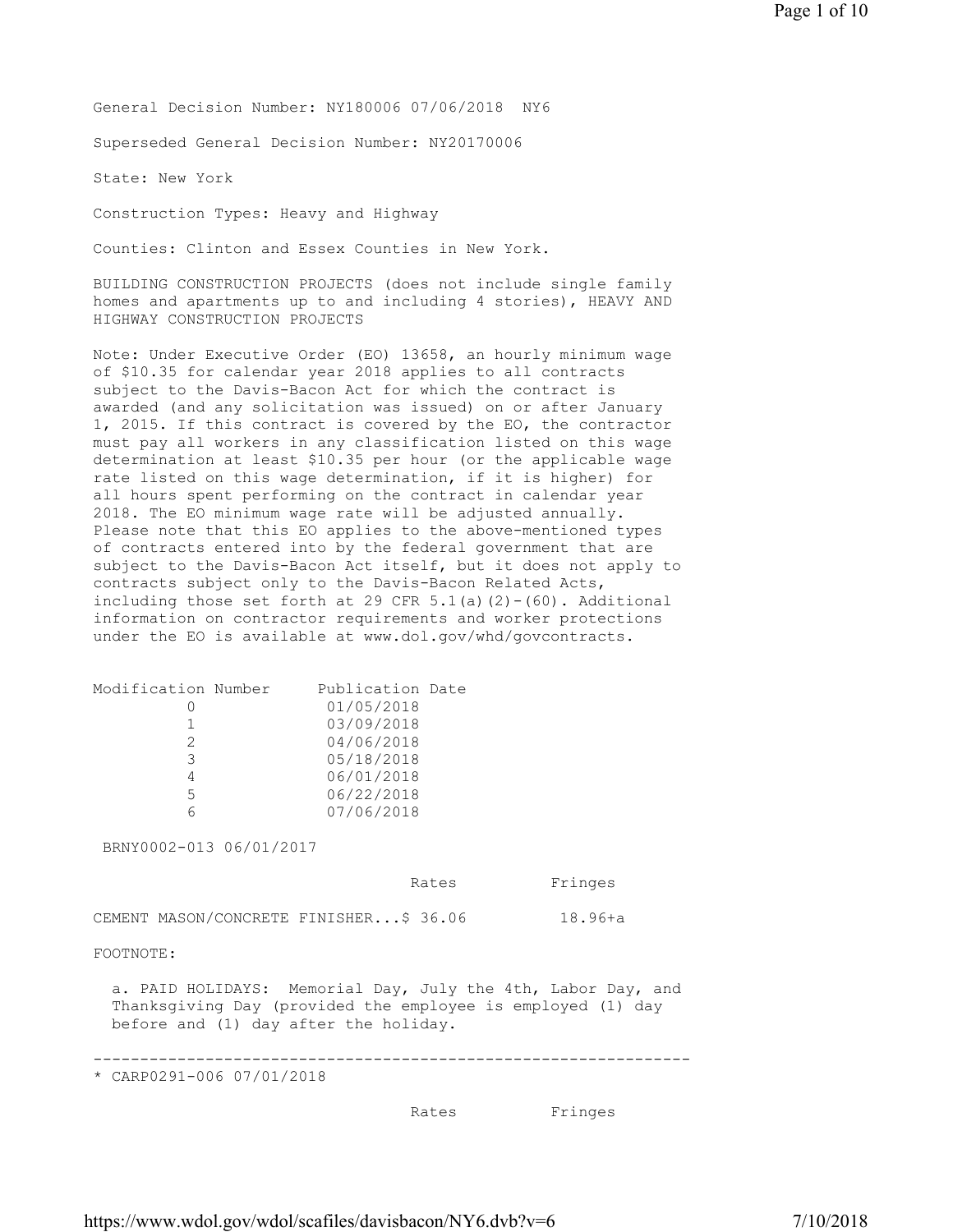| CARPENTER<br>HEAVY & HIGHWAY                                                                                                                                                                                                                                                                                                                                   |       |                 |
|----------------------------------------------------------------------------------------------------------------------------------------------------------------------------------------------------------------------------------------------------------------------------------------------------------------------------------------------------------------|-------|-----------------|
| CONSTRUCTION                                                                                                                                                                                                                                                                                                                                                   |       |                 |
| Carpenter\$ 31.48                                                                                                                                                                                                                                                                                                                                              |       | 21.15           |
| Pile Driver\$ 31.48                                                                                                                                                                                                                                                                                                                                            |       | 21.15           |
| ELEC0910-001 04/01/2018                                                                                                                                                                                                                                                                                                                                        |       |                 |
|                                                                                                                                                                                                                                                                                                                                                                | Rates | Fringes         |
| ELECTRICIAN\$ 34.50 5.75%+19.68<br><u> De Bergele Bergele I</u> I.                                                                                                                                                                                                                                                                                             |       |                 |
| ELEC1249-003 05/07/2018                                                                                                                                                                                                                                                                                                                                        |       |                 |
|                                                                                                                                                                                                                                                                                                                                                                | Rates | Fringes         |
| ELECTRICIAN (LINE<br>CONSTRUCTION: LIGHTING AND<br>TRAFFIC SIGNAL Including any<br>and all Fiber Optic Cable<br>necessary for Traffic Signal<br>Systems, Traffic Monitoring<br>systems and Road Weather<br>information systems)                                                                                                                                |       |                 |
| Flagman\$ 26.28 6.75%+23.40+a<br>Groundman (Truck Driver)\$ 35.04 6.75%+23.40+a                                                                                                                                                                                                                                                                                |       |                 |
| Groundman Truck Driver                                                                                                                                                                                                                                                                                                                                         |       |                 |
| (tractor trailer unit)  \$ 37.23    6.75%+23.40+a                                                                                                                                                                                                                                                                                                              |       |                 |
| Lineman & Technician\$ 43.80                                                                                                                                                                                                                                                                                                                                   |       | 6.75%+23.40+a   |
| Mechanic\$ 35.04                                                                                                                                                                                                                                                                                                                                               |       | $6.75%+23.40+a$ |
| FOOTNOTE:                                                                                                                                                                                                                                                                                                                                                      |       |                 |
| New Year's Day, Memorial Day, Independence Day, Labor<br>a.<br>Day, Thanksgiving Day, Christmas Day, plus President's Day,<br>Good Friday, Decoration Day, Election Day for the President<br>of the United States and Election Day for the Governor of<br>the State of New York, provided the employee works the day<br>before or the day after the holiday.   |       |                 |
| ELEC1249-004 05/07/2018                                                                                                                                                                                                                                                                                                                                        |       |                 |
|                                                                                                                                                                                                                                                                                                                                                                | Rates | Fringes         |
| ELECTRICIAN (Line<br>Construction)<br>Overhead and underground<br>distribution and<br>maintenance work and all<br>overhead and underground<br>transmission line work<br>including any and all<br>fiber optic ground wire,<br>fiber optic shield wire or<br>any other like product by<br>any other name<br>manufactured for the dual<br>purpose of ground fault |       |                 |

protection and fiber optic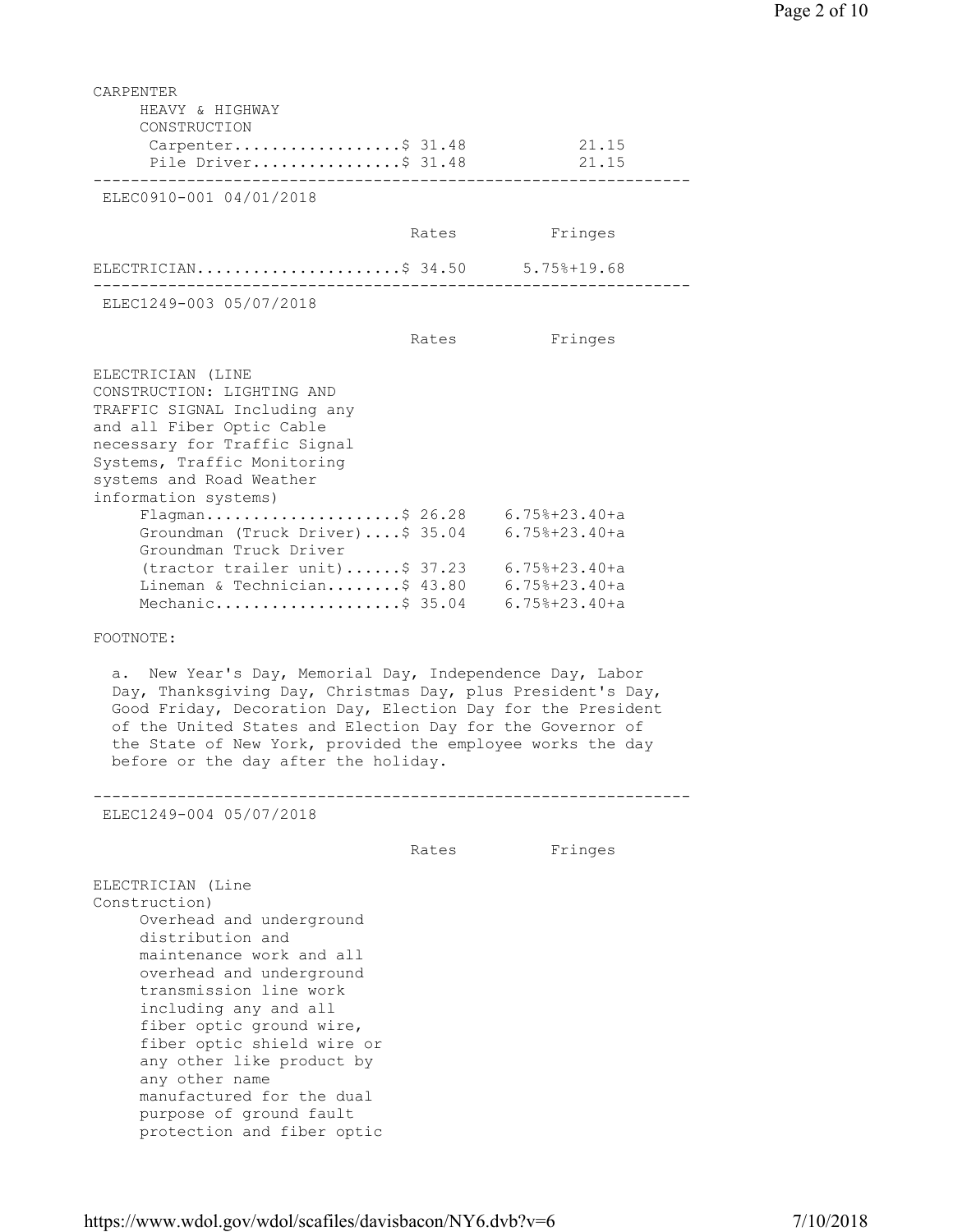capabilities : Flagman....................\$ 30.36 6.75%+23.40+a Groundman digging machine operator...................\$ 45.54 6.75%+23.40+a Groundman truck driver (tractor trailer unit).....\$ 43.01 6.75%+23.40+a Groundman Truck driver.....\$ 40.48 6.75%+23.40+a Lineman and Technician.....\$ 50.60 6.75%+23.40+a Mechanic.....................\$ 40.48 6.75%+23.40+a Substation: Cable Splicer..............\$ 55.66 6.75%+23.40+a Flagman....................\$ 30.36 6.75%+23.40+a Ground man truck driver....\$ 40.48 6.75%+23.40+a Groundman digging machine operator...................\$ 45.54 6.75%+23.40+a Groundman truck driver (tractor trailer unit).....\$ 43.01 6.75%+23.40+a Lineman & Technician.......\$ 50.60 6.75%+23.40+a Mechanic.....................\$ 40.48 6.75%+23.40+a Switching structures; railroad catenary installation and maintenance, third rail type underground fluid or gas filled transmission conduit and cable installations (including any and all fiber optic ground product by any other name manufactured for the dual purpose of ground fault protection and fiber optic capabilities), pipetype cable installation and maintenance jobs or projects, and maintenance bonding of rails; Pipetype cable installation Cable Splicer..............\$ 57.11 6.75%+23.40+a Flagman....................\$ 31.15 6.75%+23.40 Groundman Digging Machine Operator...................\$ 46.73 6.75%+23.40+a Groundman Truck Driver (tractor-trailer unit).....\$ 44.13 6.75%+23.40+a Groundman Truck Driver.....\$ 44.13 6.75%+23.40+a Lineman & Technician.......\$ 51.92 6.75%+23.40+a Mechanic....................\$ 41.54 6.75%+23.40+a FOOTNOTE:

 a. PAID HOLIDAYS: New Year's Day, Presidents' Day, Memorial Day, Good Friday, Independence Day, Labor Day, Thanksgiving Day, Christmas Day, and Election Day for the President of the United States and Election Day for the Governor of New York State, provided the employee works two days before or two days after the holiday.

----------------------------------------------------------------

ELEC1249-008 01/01/2018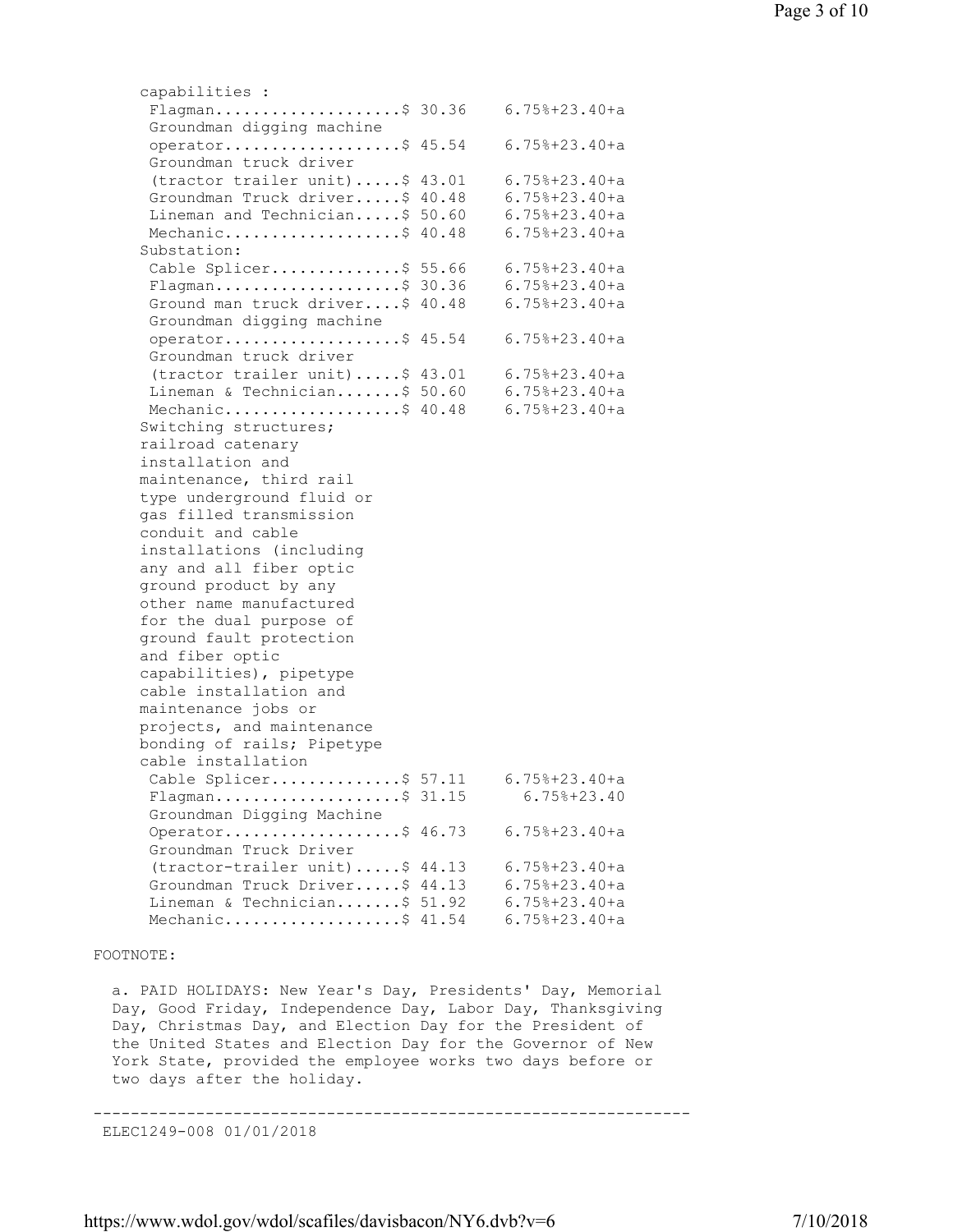ELECTRICIAN (Line Construction) TELEPHONE, CATV FIBEROPTICS CABLE AND EQUIPMENT Cable splicer..............\$ 31.83 3%+4.73 Groundman..................\$ 16.01 3%+4.73 Installer Repairman- Teledata Lineman/Technician- Equipment Operator.........\$ 30.21 3%+4.73<br>Tree Trimmer................\$ 23.95 3%+9.98+a Tree Trimmer................\$ 23.95 a. New Year's Day, President's Day, Good Friday, Decoration Day, Independence Day, Labor Day, Veteran's Day, Thanksgiving Day, Day after Thanksgiving, Christmas Day. ---------------------------------------------------------------- ENGI0106-001 07/01/2017 HEAVY & HIGHWAY Rates Fringes Power equipment operators: GROUP 1...........................\$ 42.18 25.15+a GROUP 2...........................\$ 41.27 25.15+a GROUP 3.........................\$ 38.70 25.15+a GROUP 4........................\$ 46.18 25.15+a GROUP 5........................\$ 45.18 25.15+a GROUP 6..........................\$ 44.18 25.15+a GROUP 7.......................\$ 43.79 25.15+a POWER EQUIPMENT OPERATOR CLASSIFICATIONS (HEAVY & HIGHWAY): GROUP 1: Asphalt Curb Machine, Self Propelled, Slipform, Automated Concrete Spreader (CMI Type), Automatic Fine Grader, Backhoe (Except Tractor Mounted, Rubber Tired), Backhoe Excavator Full Swing (CAT 212 or similar type), Back Filling Machine, Belt Placer (CMI Type), Blacktop Plant (Automated), Boom truck , Cableway, Caisson Auger, Central Mix Concrete Plant (Automated), Concrete Curb Machine, Self Propelled, Slipform, Concrete Pump, Crane, Cherry Picker, Derricks (steel erection), Dragline, Overhead Crane (Gantry or Straddle type), Pile Driver, Truck Crane, Directional Drilling Machine, Dredge, Dual Drum Paver, Excavator (All Purpose Hydraulically Operated) (Gradall or Similar), Front End Loader ( 4 cu. yd. and Over), Head Tower (Sauerman or Equal), Hoist (Two or Three Drum), Holland Loader, Maintenance Engineer, Mine Hoist, Mucking Machine or Mole Pavement Breaker(SP) Wertgen; PB-4 and similar type, Power Grader, Profiler (over 105 H.P.) Quad 9, Quarry Master (or equivalent), Scraper, Fireman, Form Tamper, Grout Pump, Gunite Machine, Hammers (Hydraulic self-propelled), Hydra-Spiker, ride-on, Hydraulic Pump (jacking system), Hydro-Blaster (Water), Mulching Machine,

Rates Fringes

https://www.wdol.gov/wdol/scafiles/davisbacon/NY6.dvb?v=6 7/10/2018

Oiler, Parapet Concrete or Pavement, Shovel, Side Boom,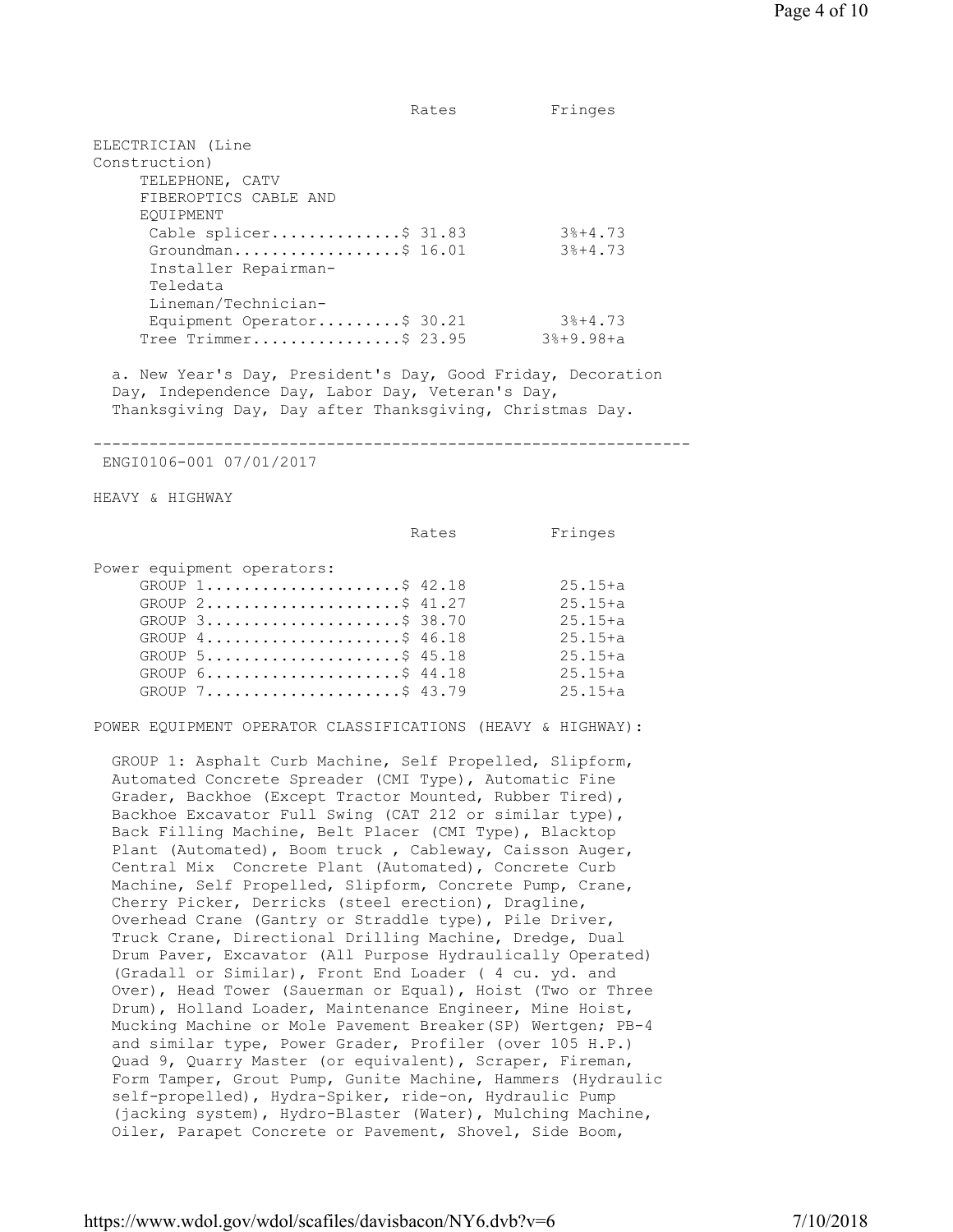Slip Form Paver, Tractor Drawn, BeltType Loader, Truck or Trailer Mounted Log , Chipper (Self Feeder), Tug Operator (Manned Rented Equipment Excluded), Tunnel Shovel

 GROUP 2: Asphalt Paver, Backhoe (Tractor Mounted, Rubber Tired), Bituminous Recycler Machine, Bituminous Spreader and Mixer, Blacktop Plant (NonAutomated), Blast or Rotary Drill (Truck or Tractor Mounted), Boring Machine, Cage Hoist, Central Mix Plant (NonAutomated) and All Concrete Batching Plants, Cherry Picker (5 tons capacity and under), Concrete Paver (Over 16S), Crawler Drill, Self-contained, Crusher, Diesel Power Unit, Drill Rigs, Tractor Mounted, Front End Loader (Under 4 cu. yd.), Greaseman/Lubrication Engineer, HiPressure Boiler (15 lbs. and over), Hoist (One Drum), Hydro-Axe, Kolman Plant Loader and Similar Type Loaders, L.C.M. Work Boat Operator, Locomotive Mixer (for stabilized base selfpropelled), Monorail Machine, Plant Engineer, Profiler (105 H.P. and under), Grinder, Post Hole Digger and Post Driver, Power Broom (towed), Power Heaterman, Power Sweeper, Revinius Widener, Roller (Grade and Fill), Scarifier, ride-on, Shell Winder, Skid steer loader (Bobcat or similar), Span-Saw, ride-on, Steam Cleaner, Pug Mill, Pump Crete Ready Mix Concrete Plant Refrigeration Equipment (for soil stabilization) Road Widener, Roller (all above subgrade), Sea Mule, Self-contained Ride-on Rock Drill, Excluding Air-Track Type Drill, Skidder, Tractor with Dozer and/or Pusher, Trencher. Tugger Hoist, Vermeer saw (ride on, any size or type), Winch, Winch Cat

 GROUP 3: A Frame Winch Hoist on Truck , Articulated Heavy Hauler, Aggregate Plant, Asphalt or Concrete Grooving, Machine (ride on), Ballast Regulator, Ride-on Boiler (used in conjunction with production), Bituminous Heater, self-propelled, Boat (powered), Cement and Bin Operator, Compressors, Dust Collectors, Fork Lift, Generators, Pumps, Welding Machines, Light Plants, Heaters (hands-off equipment), Concrete Pavement Spreader and Finisher, Concrete Paver or Mixer (16S and under), Concrete Saw (self-propelled), Conveyor, Deck Hand, Directional Drill Machine Locator, Drill, (Core), Drill, (Well,) Farm Tractor with accessories, Fine Grade Machine, Tamper, ride-on, Tie Extractor, ride-on, Tie Handler, ride-on, Tie Inserter, ride-on, Tie Spacer, ride-on, Tire Repair, Track Liner, ride-on, Tractor, Tractor (with towed accessories), Vibratory Compactor, Vibro Tamp, Well Point

GROUP 4: Tower Cranes

GROUP 5: Cranes 50 tons and over

GROUP 6: Cranes 49 tons and below

GROUP 7: Master Mechanic

FOOTNOTE:

 a. PAID HOLIDAYS: New Year's Day, Memorial Day, Independence Day, Labor Day, Thanksgiving Day, and Christmas Day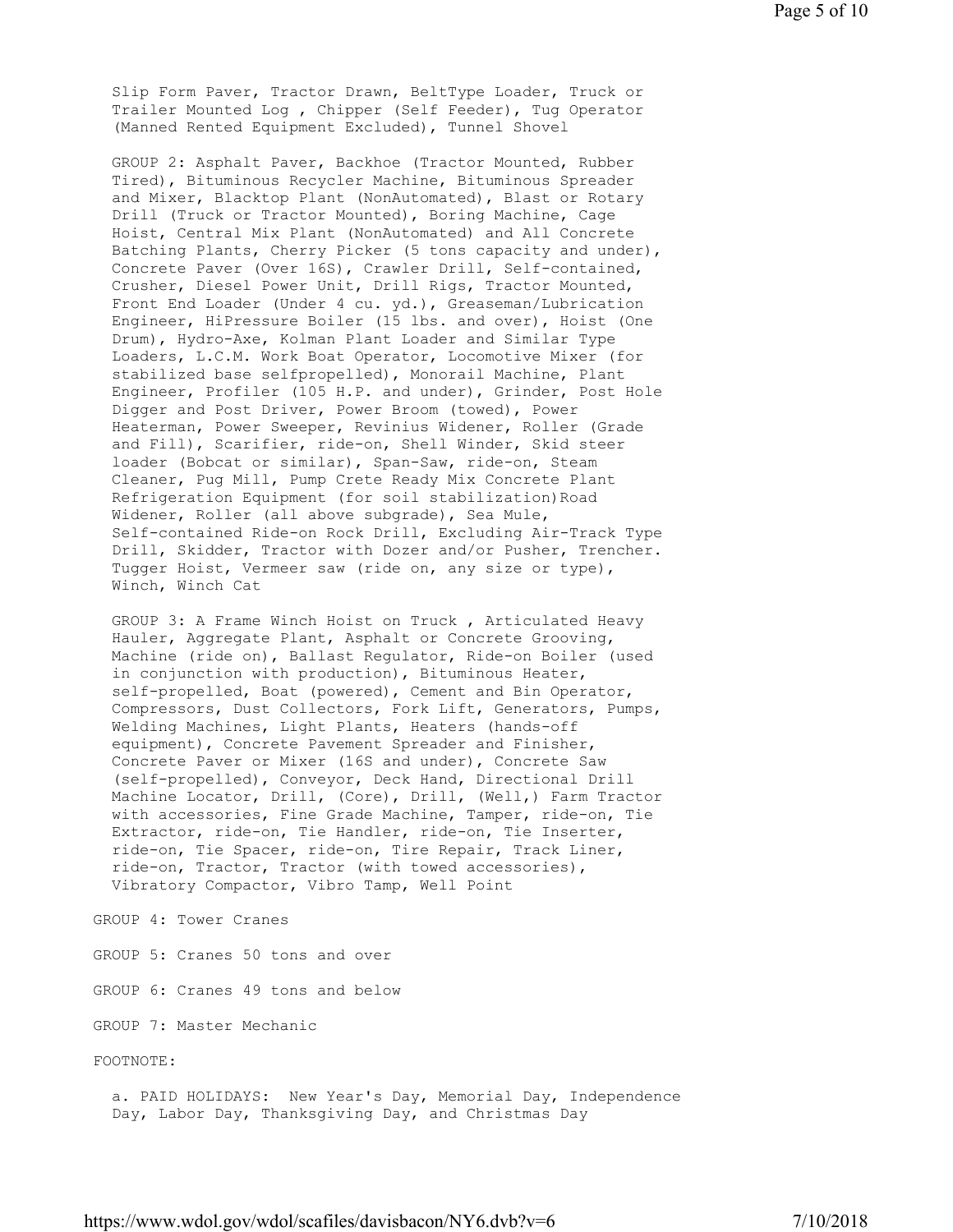| IRON0012-002 05/01/2017                                                                                                                                                                                                                                                                                                                                                                                                                                                                                                                                                                                                                                                                            |       |                                                               |
|----------------------------------------------------------------------------------------------------------------------------------------------------------------------------------------------------------------------------------------------------------------------------------------------------------------------------------------------------------------------------------------------------------------------------------------------------------------------------------------------------------------------------------------------------------------------------------------------------------------------------------------------------------------------------------------------------|-------|---------------------------------------------------------------|
|                                                                                                                                                                                                                                                                                                                                                                                                                                                                                                                                                                                                                                                                                                    | Rates | Fringes                                                       |
| Ironworkers:<br>SHEETER\$ 30.75<br>STRUCTURAL, ORNAMENTAL,<br>MACHINERY MOVER &<br>RIGGERS, FENCE ERECTOR,<br>REINFORCING, STONE                                                                                                                                                                                                                                                                                                                                                                                                                                                                                                                                                                   |       | 23.84                                                         |
| DERRICKMAN, WELDER\$ 30.50<br>-----------------------------                                                                                                                                                                                                                                                                                                                                                                                                                                                                                                                                                                                                                                        |       | 23.84                                                         |
| LAB01822-001 07/01/2017                                                                                                                                                                                                                                                                                                                                                                                                                                                                                                                                                                                                                                                                            |       |                                                               |
| HEAVY & HIGHWAY                                                                                                                                                                                                                                                                                                                                                                                                                                                                                                                                                                                                                                                                                    |       |                                                               |
|                                                                                                                                                                                                                                                                                                                                                                                                                                                                                                                                                                                                                                                                                                    | Rates | Fringes                                                       |
| Laborers:<br>GROUP 1\$ 25.17<br>GROUP 2\$ 24.97<br>GROUP 3\$ 25.37<br>GROUP 4\$ 25.57<br>GROUP $5 \ldots \ldots \ldots \ldots \ldots \ldots \text{.} 27.17$                                                                                                                                                                                                                                                                                                                                                                                                                                                                                                                                        |       | $22.65 + a$<br>$22.65 + a$<br>22.65+a<br>22.65+a<br>$22.65+a$ |
| LABORERS CLASSIFICATIONS (HEAVY & HIGHWAY)                                                                                                                                                                                                                                                                                                                                                                                                                                                                                                                                                                                                                                                         |       |                                                               |
| GROUP 1. Basic Rate, Flagman Outboard and Hand Boats.                                                                                                                                                                                                                                                                                                                                                                                                                                                                                                                                                                                                                                              |       |                                                               |
| GROUP 2. Bull Float, Chain Saw, Concrete Aggregate Bin,<br>Concrete Bootman, Gin Buggy, Hand or Machine Vibrator, Jack<br>Hammer, Mason Tender, Mortar Mixer Paverment Breaker,<br>Handlers of all Steel Mesh, Small Generators of Laborers'<br>tools, installation of bridge drainage pipe, Pipe Layers,<br>Vibrator type rollers, tamper, Drill doctor, tail or screw<br>operator on asphalt paver, water pump operator (1 1/2" and<br>single diaphragm) nozzle (asphalt, gunite, seeding and sand<br>blasting), Laborers on chain link fence erection, Rock<br>splitter and power unit, pusher type concrete saw and all<br>other gas, electric, oil and air tool operators, Wrecking<br>Labor. |       |                                                               |
| GROUP 3. All rock or drilling machine operators (except<br>quarry master and similar type) Acetylene Torch operator,<br>asphalt raker, powderman.                                                                                                                                                                                                                                                                                                                                                                                                                                                                                                                                                  |       |                                                               |
| GROUP 4. Blaster, form setters, stone or granite curb<br>setters.                                                                                                                                                                                                                                                                                                                                                                                                                                                                                                                                                                                                                                  |       |                                                               |
| GROUP 5. Hazardous Waste, Asbestos Abatement and Removal.                                                                                                                                                                                                                                                                                                                                                                                                                                                                                                                                                                                                                                          |       |                                                               |
| FOOTNOTE:<br>a. PAID HOLIDAYS: New Year's Day, Memorial Day, Independence<br>Day, Labor Day, Thanksgiving Day and Christmas Day.                                                                                                                                                                                                                                                                                                                                                                                                                                                                                                                                                                   |       |                                                               |
| PAIN0201-002 05/01/2017                                                                                                                                                                                                                                                                                                                                                                                                                                                                                                                                                                                                                                                                            |       |                                                               |
|                                                                                                                                                                                                                                                                                                                                                                                                                                                                                                                                                                                                                                                                                                    | Rates | Fringes                                                       |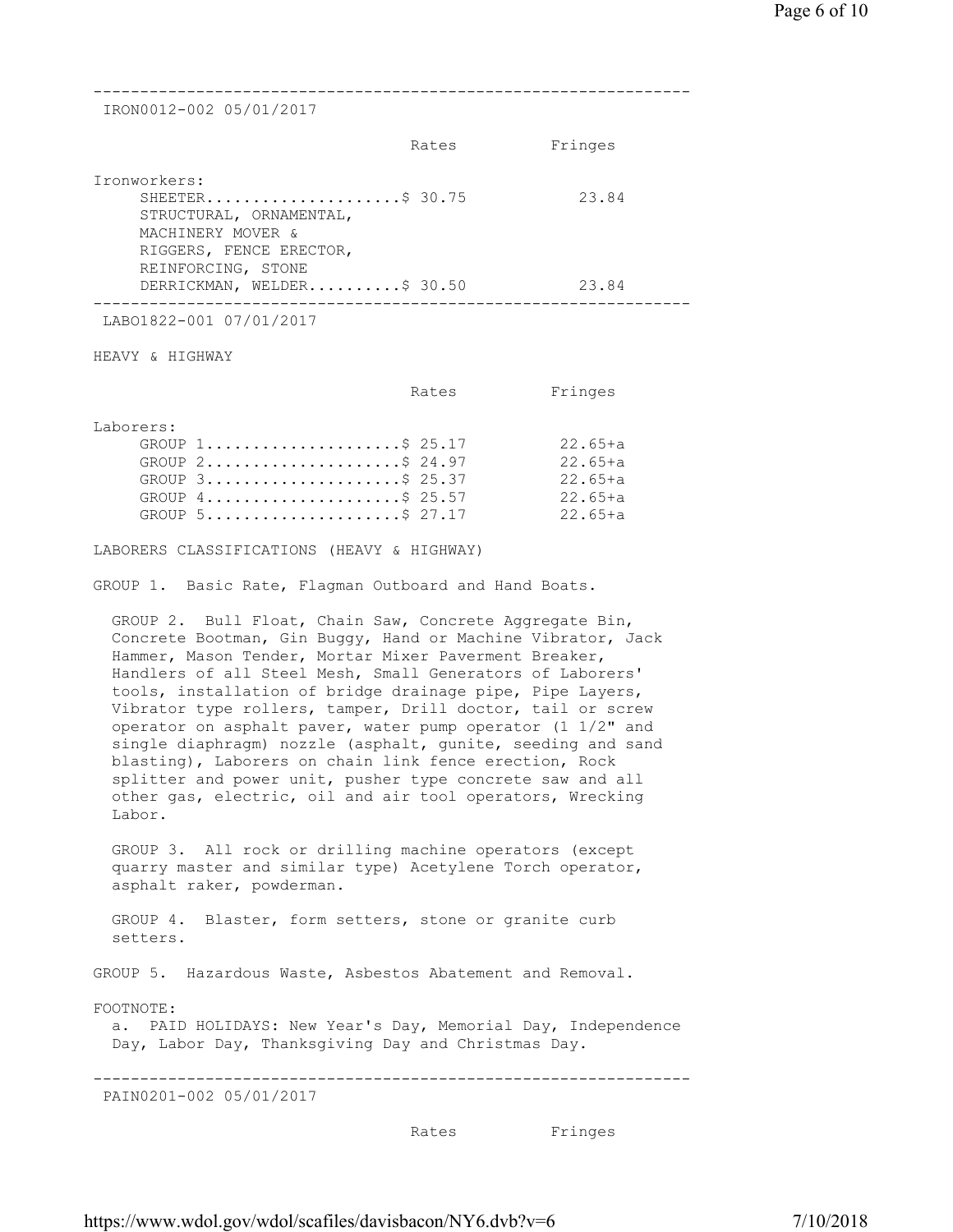| Painters:                                                                                                                                                                                                                                                                      |       |                |
|--------------------------------------------------------------------------------------------------------------------------------------------------------------------------------------------------------------------------------------------------------------------------------|-------|----------------|
| Zone #2 All of ESSEX COUNTY                                                                                                                                                                                                                                                    |       |                |
| Lead Abatement Workers,<br>Structural Steel\$ 30.00                                                                                                                                                                                                                            |       | 13.89          |
| Painters, Drywall                                                                                                                                                                                                                                                              |       |                |
| Finishers, Spray\$ 29.00                                                                                                                                                                                                                                                       |       | 13.89          |
| Zone #3 All of CLINTON<br>COUNTY                                                                                                                                                                                                                                               |       |                |
| Lead Abtatement Workers,                                                                                                                                                                                                                                                       |       |                |
| Structural Steel\$ 28.14                                                                                                                                                                                                                                                       |       | 14.55          |
| Painters, Drywall<br>Finishers, Spray\$ 27.14<br>---------                                                                                                                                                                                                                     |       | 14.55          |
| PAIN0806-003 10/01/2017                                                                                                                                                                                                                                                        |       |                |
| CLINTON AND ESSEX COUNTIES                                                                                                                                                                                                                                                     |       |                |
|                                                                                                                                                                                                                                                                                | Rates | Fringes        |
| Painters:                                                                                                                                                                                                                                                                      |       |                |
| Structural Steel and Bridge.\$ 49.50<br>--------------------                                                                                                                                                                                                                   |       | 38.93          |
| PLUM0773-001 05/01/2018                                                                                                                                                                                                                                                        |       |                |
|                                                                                                                                                                                                                                                                                | Rates | Fringes        |
| Plumber and Steamfitter                                                                                                                                                                                                                                                        |       |                |
| CLINTON COUNTY\$ 37.00<br>ESSEX COUNTY\$ 38.00                                                                                                                                                                                                                                 |       | 29.83<br>29.83 |
| * SHEE0083-001 06/01/2018                                                                                                                                                                                                                                                      |       |                |
|                                                                                                                                                                                                                                                                                | Rates | Fringes        |
| Sheet metal worker\$ 33.12                                                                                                                                                                                                                                                     |       | 31.78+a        |
| FOOTNOTE:<br>a. PAID HOLIDAYS: New Year's Day, Memorial Day, Independence<br>Day, Labor Day, Thanksgiving Day, Christmas Day. If any of<br>these holidays fall on a Saturday or Sunday, either the<br>preceding Friday or following Monday will be observed as<br>the holiday. |       |                |
| TEAM0687-003 06/01/2016                                                                                                                                                                                                                                                        |       |                |
|                                                                                                                                                                                                                                                                                | Rates | Fringes        |
| Truck drivers:<br>HEAVY & HIGHWAY<br>CONSTRUCTION<br>GROUP 1:\$ 23.58                                                                                                                                                                                                          |       | $21.51+a$      |
| GROUP $2: \ldots: \ldots: \ldots: \ldots \$ 23.84                                                                                                                                                                                                                              |       | $21.51+a$      |
| FOOTNOTE:                                                                                                                                                                                                                                                                      |       |                |
| PAID HOLIDAYS: New Year's Day, Memorial Day,<br>а.<br>Independence Day, Labor Day, Thanksgiving Day, Christmas<br>Day, provided the employee has worked the day before and                                                                                                     |       |                |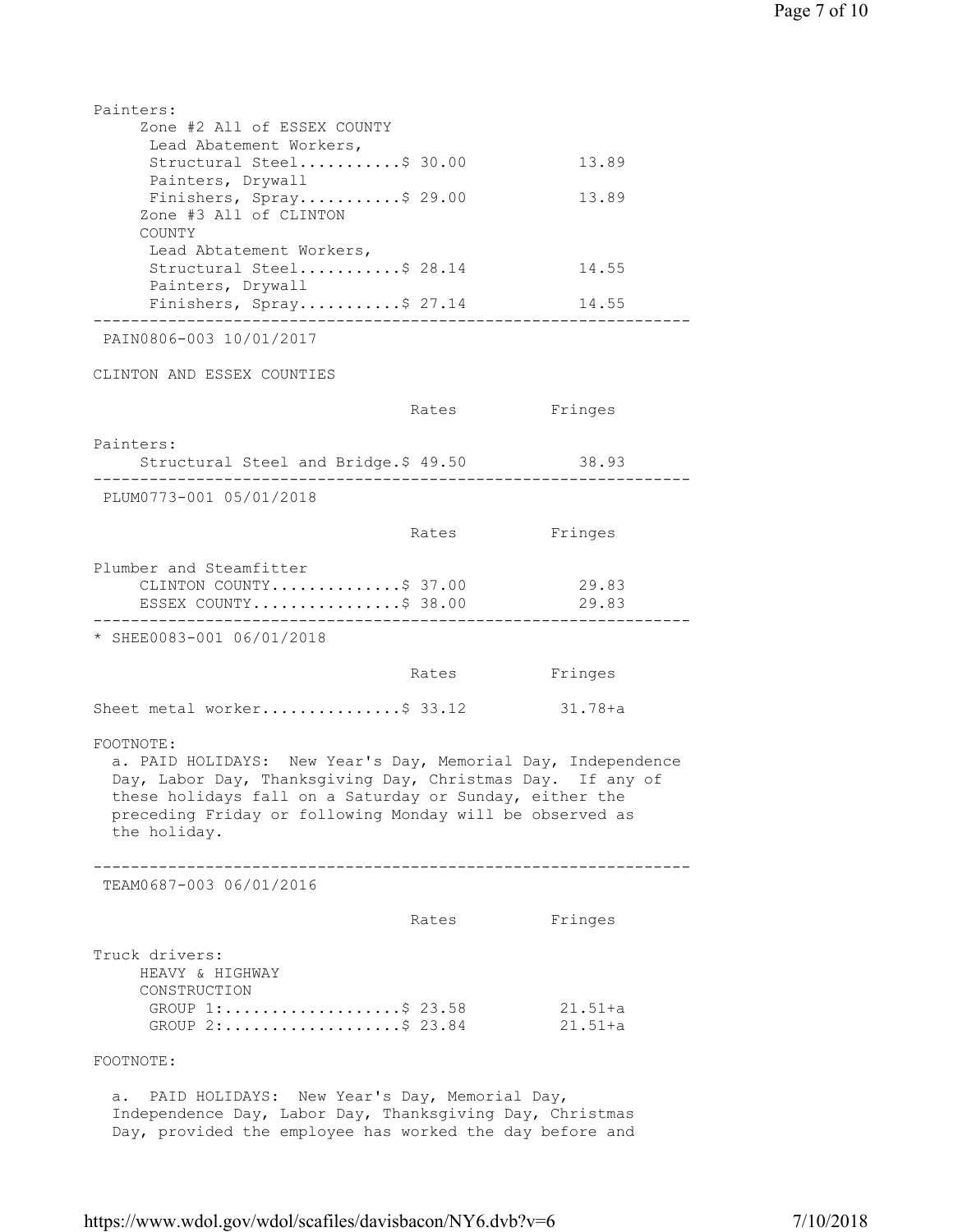the day after the holiday.

## TRUCK DRIVER CLASSIFICATIONS

 GROUP 1: Pick-ups, panel trucks, flatboy materials trucks (straight jobs), single axle dump trucks, dumpsters and receivers, greasers, truck tireman, parts chaser, tandems and batch trucks, mechanics, semi trailer, lowboy trucks, asphalt distributor trucks and agitator, mixer trucks and dumpcrete type vehicles, truck mechanic, fuel truck and bus

 GROUP 2: Specialized earth moving equipment - euclid type or similar off-highway equipment, where not self-loaded, straddle (ross) carrier, self-contained concrete unit, off highway tandem back dump, twin engine equipment and double hitched equipment where not self loaded

----------------------------------------------------------------

WELDERS - Receive rate prescribed for craft performing operation to which welding is incidental.

================================================================

Note: Executive Order (EO) 13706, Establishing Paid Sick Leave for Federal Contractors applies to all contracts subject to the Davis-Bacon Act for which the contract is awarded (and any solicitation was issued) on or after January 1, 2017. If this contract is covered by the EO, the contractor must provide employees with 1 hour of paid sick leave for every 30 hours they work, up to 56 hours of paid sick leave each year. Employees must be permitted to use paid sick leave for their own illness, injury or other health-related needs, including preventive care; to assist a family member (or person who is like family to the employee) who is ill, injured, or has other health-related needs, including preventive care; or for reasons resulting from, or to assist a family member (or person who is like family to the employee) who is a victim of, domestic violence, sexual assault, or stalking. Additional information on contractor requirements and worker protections under the EO is available at www.dol.gov/whd/govcontracts.

Unlisted classifications needed for work not included within the scope of the classifications listed may be added after award only as provided in the labor standards contract clauses (29CFR 5.5 (a) (1) (ii)).

----------------------------------------------------------------

The body of each wage determination lists the classification and wage rates that have been found to be prevailing for the cited type(s) of construction in the area covered by the wage determination. The classifications are listed in alphabetical order of "identifiers" that indicate whether the particular rate is a union rate (current union negotiated rate for local), a survey rate (weighted average rate) or a union average rate (weighted union average rate).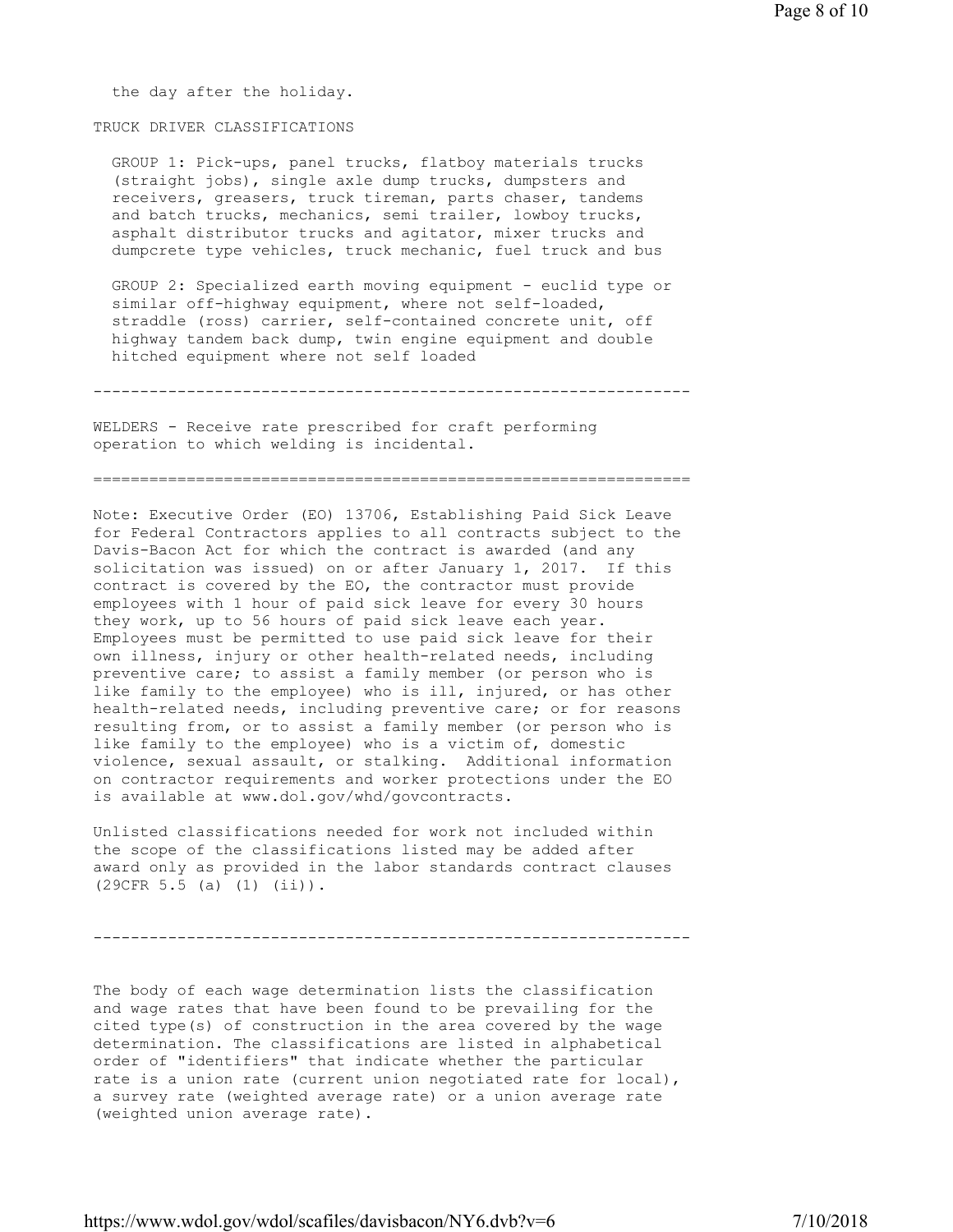Union Rate Identifiers

A four letter classification abbreviation identifier enclosed in dotted lines beginning with characters other than "SU" or "UAVG" denotes that the union classification and rate were prevailing for that classification in the survey. Example: PLUM0198-005 07/01/2014. PLUM is an abbreviation identifier of the union which prevailed in the survey for this classification, which in this example would be Plumbers. 0198 indicates the local union number or district council number where applicable, i.e., Plumbers Local 0198. The next number, 005 in the example, is an internal number used in processing the wage determination. 07/01/2014 is the effective date of the most current negotiated rate, which in this example is July 1, 2014.

Union prevailing wage rates are updated to reflect all rate changes in the collective bargaining agreement (CBA) governing this classification and rate.

## Survey Rate Identifiers

Classifications listed under the "SU" identifier indicate that no one rate prevailed for this classification in the survey and the published rate is derived by computing a weighted average rate based on all the rates reported in the survey for that classification. As this weighted average rate includes all rates reported in the survey, it may include both union and non-union rates. Example: SULA2012-007 5/13/2014. SU indicates the rates are survey rates based on a weighted average calculation of rates and are not majority rates. LA indicates the State of Louisiana. 2012 is the year of survey on which these classifications and rates are based. The next number, 007 in the example, is an internal number used in producing the wage determination. 5/13/2014 indicates the survey completion date for the classifications and rates under that identifier.

Survey wage rates are not updated and remain in effect until a new survey is conducted.

Union Average Rate Identifiers

Classification(s) listed under the UAVG identifier indicate that no single majority rate prevailed for those classifications; however, 100% of the data reported for the classifications was union data. EXAMPLE: UAVG-OH-0010 08/29/2014. UAVG indicates that the rate is a weighted union average rate. OH indicates the state. The next number, 0010 in the example, is an internal number used in producing the wage determination. 08/29/2014 indicates the survey completion date for the classifications and rates under that identifier.

A UAVG rate will be updated once a year, usually in January of each year, to reflect a weighted average of the current negotiated/CBA rate of the union locals from which the rate is based.

----------------------------------------------------------------

https://www.wdol.gov/wdol/scafiles/davisbacon/NY6.dvb?v=6 7/10/2018